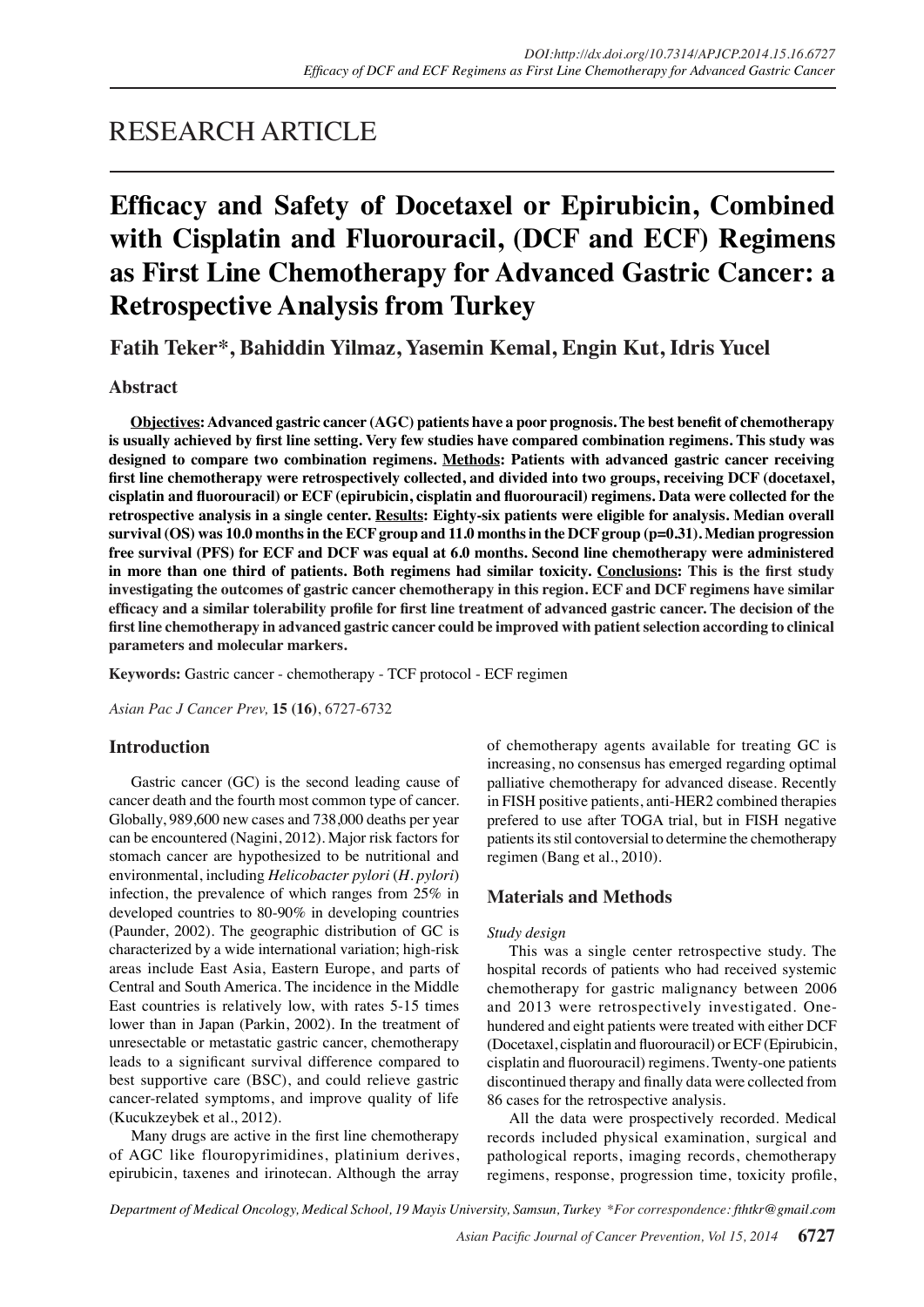#### *Fatih Teker et al*

final follow-up and time of death. Approval of the study was obtained from the faculty Ethics Committee. Pretreatment evaluation included a determination of medical history, physical examination, complete blood cell (CBC), blood chemistry, gastroscopy, chest radiograph, and computerised tomography (CT) scan of the abdomen. Tumor evaluations were carried out every 2 months until disease progression on the basis of the response evaluation criteria in solid tumors (RECIST) criteria version 1.0. Complete response (CR), partial response (PR), stable disease (SD), and progressive disease (PD) were defined according to the standard World Health Organization criteria. Data from patients who received at least 1 cycle of chemotherapy were included in the safety analysis. Toxicity was graded according to the NCI Common Terminology Criteria for Adverse Events (CTCAE) v 4.03 between 1 to 5.

The DCF regimen consisted of docetaxel 50-75mg/m2 IV infusion on d1, cisplatin 50-75mg/m2 IV infusion on d1, fluorouracil 500-750mg/m<sup>2</sup> as continuous IV infusion for 5 days. The ECF regimen consisted of epirubicin 50mg/ m2 IV infusion on d1, cisplatin (CDDP) 60mg/m2 IV infusion on d1 5-FU 200mg/m2 continuous IV infusion for 21 days. Chemotherapy was repeated every 3 weeks. All chemotherapies were given by using a portable pump into the subclavian vein. The treating physicians determined the chemotherapy regimen, as well as the initial dose of chemotherapy drugs according to the patient's ECOG status. Treatment was continued until disease progression or lack of clinical benefit, or toxicity. Toxicities were graded according to the toxic effects that developed during the preceding cycle. All patients received standard premedication consisting of hydration, corticosteroid and antiemetic. The prophylactic use of hematopoietic growth factors was not allowed during treatment, except for patients with febrile neutropenia or where grade 4 myelosuppression developed. Chemotherapy was delayed until neutrophils were recovered (>1500/μl) or platelets reached >100000/μl, or until resolution of any significant non-hematological-toxicity. Filgrastim was used in subsequent cycles in cases of National Cancer Institute- Common Toxicity Criteria grade 4 neutropenia or in cases of febrile neutropenia, which were treated with granulocyte colony-stimulating factor and antibiotics.

The dose of all drugs was reduced by 25% in subsequent cycles in cases of National Cancer Institute-Common Toxicity Criteria grade 3-4 mucositis and in cases of poor performance status. After this combination chemotherapy had failed, second line chemotherapy was recommended to all the patients if their performance status was preserved.

#### *Objectives of the study*

The primary objective was overall survival (OS). Progression free survival (PFS), response rate (RR), tolerability and toxicity of the two regimens were measured and restrospectively compared. The starting point of OS and progression-free survival (PFS) was the first day of chemotherapy. The date of disease progression or death from causes from other than gastric cancer was used in calculating PFS. OS was defined as the time between

the date of diagnosis for metastatic disease and the date of death from any cause. OS and PFS were calculated by the Kaplan-Meier method with the log-rank test. A p value of <0.05 was accepted as significant. Multivariate Cox regression models were used to examine the impact of clinical and treatment variables on the outcomes of chemotherapy.

#### *Statistics*

The comparisons in characteristics and response rate between the patients in the two survivals were evaluated using Kaplan-Meier and Mann-Whitney survival methods. PFS and OS were calculated on the treated population. Multivariate analysis using logistic regression and Cox hazards model were performed to find the correlation between demographic species and response rate and survival.

# **Results**

# *Patient characteristics*

Patient characteristics are reported in (Table 1). The ECF and DCF groups were well balanced. The median age was 55 years and more than half of the patients were male. ECOG PS was determined as 0 and 1 in most of the patients. Most of the patients had histologically confirmed adenocarcinoma (93%); the most frequent histological grade was G2 of the defined differentiation (60%). Only 4 patients had gastroesophageal junction cancer (4.6%). Seventy-three patients had metastatic disease (85%) and 13 patients had locally advanced disease (15%). The most common sites of metastases were the peritoneum and the liver. Approximately one third of the patients had two or more metastatic disease sites mostly involving the liver and peritoneum. Blood group 'A' was significantly higher than other groups. The median body mass index (BMI) was 23.3.

#### *Chemotherapy characteristics*

A total of 405 chemotherapy courses were administered. The median number of course received was 6. Of the total 108 patients, 22 could not be evaluated for responses because of early discontinuation of therapy. A total of 42

#### **Table 1. Patient Characteristics**

|                    |                       |      | Total | ECF    | <b>DCF</b>                 | р    |
|--------------------|-----------------------|------|-------|--------|----------------------------|------|
|                    |                       |      | (%)   | $(\%)$ | $(\%)$                     |      |
| Gender             | Male                  | 61   |       | 64     | 50                         |      |
|                    | Female                | 39   |       | 36     | 50                         | 0.29 |
| Age                | Median (Range)        | 55   |       |        | 57 (30-77) 54 (25-72) 0.11 |      |
| <b>ECOG</b>        | 0                     | 32.5 |       | 27.3   | 38.1                       |      |
|                    |                       | 51.1 |       | 50     | 52.4                       |      |
| Site of metastasis |                       |      |       |        |                            |      |
|                    | Liver                 | 59   |       | 65     | 45                         |      |
|                    | peritoneum/LAP        | 62   |       | 62     | 59                         |      |
|                    | Lung                  | 17   |       | 15     | 11                         |      |
|                    | Ovarium               | 20   |       | 18     | 18                         |      |
| Histology          | Adenocarcinoma        | 89   |       | 93     | 92.5                       | 1    |
|                    | Non-adenocarcinoma 10 |      |       | 7      | 7.5                        |      |
| Blood group        | А                     | 59   |       | 71.1   | 66.7                       | 0.31 |
|                    | Other                 | 41   |       | 28.9   | 33.3                       |      |

\*Abbreviations: ECOG=Eastern Cooperative Oncology Group; GEJ=gastroesophageal junction, LAP=lymphadenopathy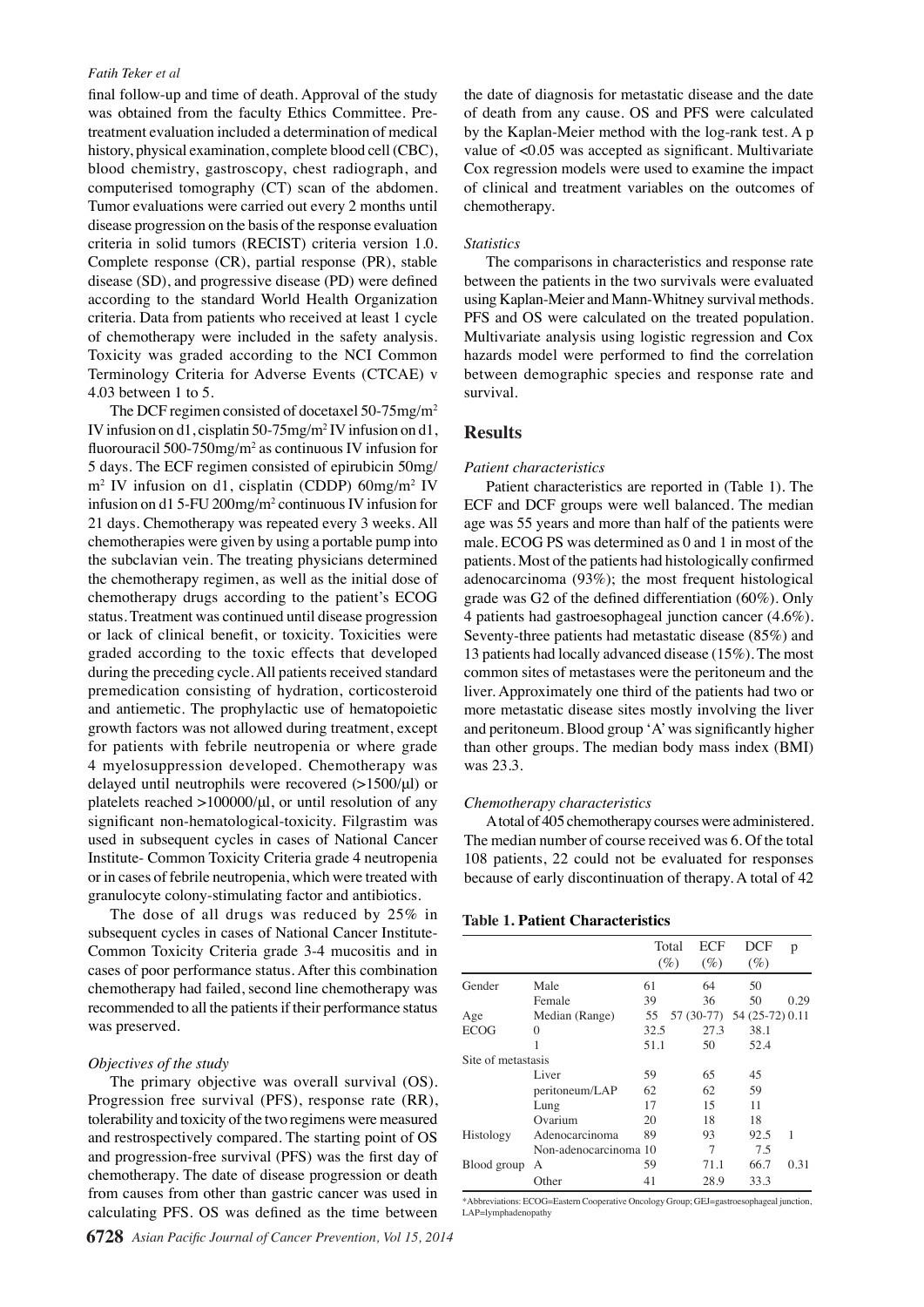patients (48%) received the DCF regimen, 44 patients received the ECF regimen (52%) (Table 2). After failure of first line therapy, second line chemotherapy was administered to more than one third of the patients  $(n=36)$  specifically cisplatin and capecitabine (52%) was administered as second line in both groups.

## *Efficacy and Survival*

A median of 6 cycles (range, 1-9) per patient were administered. Twenty six patients (30%) received fewer than the planned 6 because of toxicity or early progression (3 early deaths from toxicity). If there was tumor regression and the patient was deemed fit, 2 or 3 cycles were added to the 6 cycles. Table 2 lists the overall tumor response rates (ORR). The objective response rate in the ECF group was 29.5% (4.5% CR and 25% PR) versus 26.2% (2.4 CR and 23.8% PR) in the DCF group

**Table 2. Overall Objective Response Rates for First Line Chemotherapy Of Gastric Cancers**

| Response                       | $ECF\%$ | $DCF\%$ |
|--------------------------------|---------|---------|
| <b>CR</b>                      | 4.5     | 2.4     |
| <b>PR</b>                      | 25      | 23.8    |
| ORR (CR+PR)                    | 29.5    | 26.2    |
| <b>SD</b>                      | 15.9    | 23.8    |
| PD.                            | 52.3    | 45.2    |
| Early death or severe toxicity | 2.2     | 4.7     |

\*Abbreviations: CR=complete response; DCF=docetaxel, cislatin and fluorouracil; ECF=epirubicin, cisplatin and fluorouracil; ORR=overall response rate; PD=progressive disease; PR=partial response; SD=stable disease



**Figure 1. Kaplan-Meier Estimate of Progression Free Survival with ECF or DCF**



**Figure 2. Kaplan-Meier Estimate of Overall Survival with ECF or DCF**

|                  | $ECF\%$ (n=44) |       | $DCF% (n=42)$ |         |
|------------------|----------------|-------|---------------|---------|
|                  | All            | Grade | All           | Grade   |
|                  | grades         | $3-4$ | grades        | $3 - 4$ |
| Anemia           | 47.7           | 13.6  | 45.2          | 7.1     |
| Leukopenia       | 43.2           | 13.6  | 23.8          | 16.7    |
| Neutropenia      | 52.3           | 9.1   | 23.8          | 16.7    |
| Thrombocytopenia | 6.8            | 2.3   | 2.4           |         |

## **Table 4. Non-Hematological Toxicity**

|                | $ECF\%$ (n=44) |                | $DCF% (n=42)$ |                |  |
|----------------|----------------|----------------|---------------|----------------|--|
|                | All<br>grades  | Grade<br>$3-4$ | All<br>grades | Grade<br>$3-4$ |  |
| Anorexia       | 47.7           | 9.1            | 57.1          | 2.4            |  |
| Nause-Vomiting | 50             | 6.8            | 52.4          | 4.8            |  |
| Fatigue        | 63.6           | 4.5            | 54.8          | 7.1            |  |
| Stomatitis     | 6.8            | -              |               | -              |  |
| Diarrea        | 4.5            |                |               |                |  |
| Trombosis      | 11.4           | 2              | 2.4           | 4.8            |  |
| Hepatotoxicity | 11.4           |                | 9.4           |                |  |
| Nephrotoxicity | 2.3            |                | 9.4           |                |  |

(p $>0.05$ ). Stable disease rates were 16.3% and 25.0% respectively  $(p>0.05)$ .

The median PFS for ECF and DCF was 6.0 months (95% confidence interval (CI), 4.9-7.0 for ECF and 5.3- 6.6 for DCF respectively, log-rank=0.48) (Figure 1). Survival data were assesed for all treated patients and 81 of 86 patients (94%) died. The overall survival (OS) was 10.0 months (95% confidence interval (CI, 8.2-11.7) in the ECF group and 11.0 months (95% confidence interval  $(CI)$ , 9.1-12.8) in the DCF group (log-rank  $p=0.31$ ) (Figure 2). In particular DCF patients had a longer PFS than ECF patients. However, no statistically significant difference was found between each regimen used as first line CT. Second line CT was administered 42% in the ECF and 45% in the DCF groups respectively. OS was longer in the group able to receive second line CT than in those without further treatment. Multivariate analysis showed that patient characteristics including gender, site of primary tumor and histology had no effect on survival or response to chemotherapy.

#### *Safety*

Overall, ciplatin based combination chemotherapies were generally well tolerated. Most of the patients were treated at full doses without dose reduction or any delay. The main cause of non-compliance was hematological toxicity. The incidence and severity of adverse events, irrespective of grade, were fatigue, anorexia, nauseavomiting, leukopenia and neutropenia in both groups. The majority of hematological adverse events (Table 3) and non-hematological adverse events (Table 4) were grade 1/2. The most frequent grade 3/4 adverse events in both groups were anorexia, fatigue, vomiting and neutropenia. No sigificant difference was found in the occurrence of grade 3/4 toxicities between regimens. Three possible treatment-related deaths were identified. Death occured in 1 patient while receiving CT and 2 deaths were attributed to neutropenic sepsis.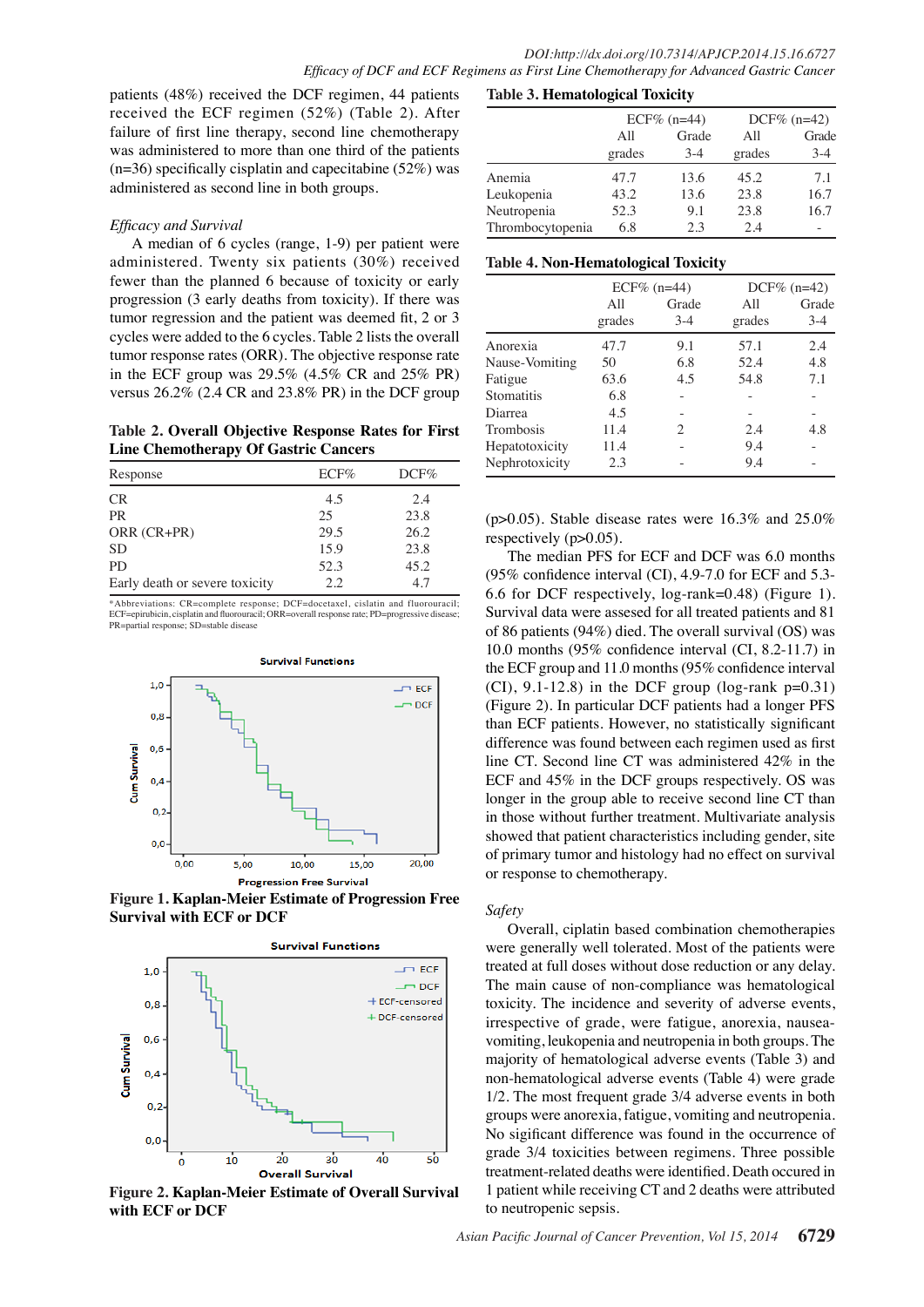# *Fatih Teker et al* **Discussion**

The epidemiology of GC has been widely studied in the west as well as in Japan (Matsuda, 2013). Recent studies showed the polymorphisms of dihydropyrimidine dehydrogenase genes and tymidylate synthase genotips are valuable predictors of the response to fluorouracil based chemotherapy for gastric cancer patients in adjuvant and metastatic setting (Zhang et al., 2012, Gao et al., 2013). Tumor biology may differ between patients in western countries and the eastern countries. However, few reports from developing countries have been published. This lack of data can affect the treatment modalities. For example, S1 plus cisplatin is accepted as standard first line CT for advanced gastric cancer in Japan whereas S1 is not popular in western countries. Good descriptive data on western countries are lacking. The current study showed some epidemiological differences. For example, the median age at presentation was 55.1 years in the current study and it was correlated with another study from same region (Selcukbiricik, 2013). But the median age in the United States is 70 years for men and 74 years for woman (Nomura, 1996). This can be explained by a lower socioeconomic status and higher prevalence of H. Pylori infection in Turkey and Middle East than United States and Western Europe (Ozaydin et al., 2013). H.pylori infection has been generally accepted as an important factor in gastric carcinogenesis and in China genetic properties (rs1550117 polimorphism) increases the risk for H.Pylori infection (Cao et al., 2013). High rates of h.pylori may cause gastric cancer in younger ages in some regions of the world but it should be noted that h.pylori is not a single risk factor, eating habits and genetic disorders are also very important factors.

The current study showed that stomach was the most common site (95%) for gastric cancer. Gastroesophageal junction tumors are still of very low incidence. In the United States there is a rising trend in gastric cardia tumors, including lower esophageal and GEJ tumors. But it should be noted that our study group was only consist of metastatic and unresectable patients and junction tumors are usually early diagnosed owing to the severe dysphagia and may have surgery at the early stage.

AGC is an incurable condition where the aim of treatment is to improve survival and to palliate symptoms. Wagner et al. (2010) published a meta-analysis of three trials comparing chemotherapy with BSC, and they found a significant benefit in OS in favor of chemotherapy and revealed that there was an improvement in median survival from 4.3 to 11 months. The best choice of chemotherapy regimens for patients with AGC is still a matter of controversy and requires further investigation. Despite recent advances in the treatment of AGC, patients treated with first line chemotherapy have median OS rarely exceeding 12 months (Wagner et al., 2006). Currently, fluoropyrimidine and cisplatin combination chemotherapy is accepted as a standard regimen. It is presently unclear whether the triplet combination is superior to cisplatinbased doublets for patients with AGC. A previously conducted meta-analysis showed a difference in OS of approximately 2 months in favor of the anthracyclinecontaining triplets versus doublets. Docetaxel-containing triplet chemotherapy (docetaxel, cisplatin and 5-FU) showed superior time-to-progression that of doublet (cisplatin and 5-FU). From the data available so far, the use, in patients with a good performance status, of a three-drug combination chemotherapy seems feasible. Randomized Phase II (Roth et al., 2007) and phase III studies (Van Cutsem et al., 2006) on triplets as ECF (epirubicin, cisplatin, and 5-FU) and TCF (docetaxel), have shown an increase in response rate from 35% to 40% with a median survival estimated between 8 and 11 months. Although ECF would be regarded as the standard of care in the United Kingdom, this regimen has not been widely accepted in North America. Despite the availability of numerous effective drugs and different combinations, it is still not possible to define a recommended chemotherapy regimen in patients with gastric cancer that is HER2 negative or with unknown receptor status. In the current study; Her-2 status of the patients is unknown at most of the patients. Another study in FISH positive gastric cancer patients receiving trastuzumab is ongoing in our department. This study compared two most popular regimens in first line treatment of AGC and showed no significant difference in RR, PFS and overall survival. In the current study, median OS was 10 months in the ECF group and 11 months in the DCF group. In a study from China, Gao et al showed median OS was 10,8 months with DCF and 8,06 months with non-taxane containing regimens (Gao et al., 2010). In another trial with docetaxel, oxaliplatin and capecitabine combination PFS and OS was 6,9 and 12,6 months respectively. The most common grade 3-4 toxicity was neutropenia (41%) in that trial wheras 9,1 and 16,7 in ECF and DCF group respectively in our study (Louro et al., 2013). Yeh et al showed that FOLFOX has 11,2 months median OS in first line setting in advanced or recurrent gastric cancer (Yeh et al., 2012). The result of our study was correlated with literature.

It could be some potential factors associated with survival, one of them is the median ages of two groups. They were similar in both of two groups. The other factor was histology and more than ninety percent of histology was adenocarcinoma in both groups. We knew that number of metastatic sites had prognostic factor on survival. This was a retrospective study and all properties of the patients may not be distributed equally. When we analysed it we noticed that the liver involvement were slightly more in ECF group this may have led worse survival rates. Likewise sum of ECOG 0 and 1 patients were slightly more in DCF group, this situation may affect the survival positively.

In the current study median course of chemotherapy was six. The role of maintenance therapy except biologic agents are controversial. We usually do not prefer maintenance therapy in our clinic and the result of median six courses show that both regimens were well tolerated and most of the patients completed the planned courses. The main toxicity was hematological in both groups. Grade 1/2 toxicities were slightly more in ECF group but there was no statistically difference in grade 3/4 toxicities. Only two deaths were attributed to the neutropenic sepsis. According to national comprehensive cancer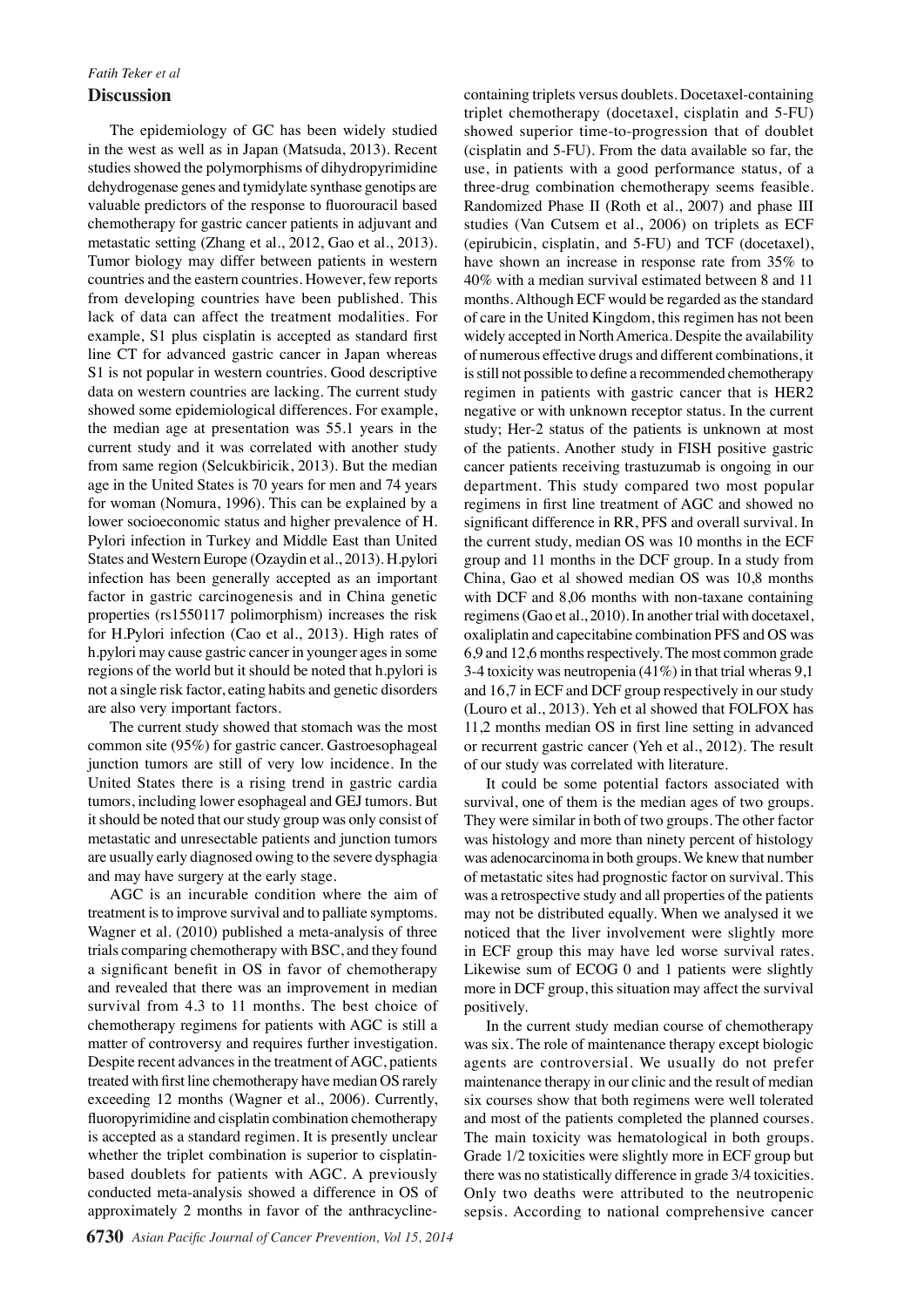network (NCCN) DCF is a high risk regimen and ECF is an intermediate risk regimen for febrile neutropenia. In high risk rejimens profilactic colony stimulating factor (CSF) is suggested at category 1 level. We didn'use CSF in all patients as a primary prophylaxis unless febrile neutropenia occurred during courses. Nearly half of the DCF group has received modified DCF regimen and no CSF prophylaxis required. Neutropenia rate was lower than the other similar studies. But it should be noted that drug doses were higher in that trials (Docetaxel dose up to  $300$ mg/m<sup>2</sup> and cisplatin dose upto  $360$ mg/m<sup>2</sup>). The other most observed toxicities are fatigue, anorexia and vomiting. These results were correlated with the literature but stomatitis and diarrohea were lower than literature. The anaphylaxis were seen in 11,8% patients in that trials but in our study any anaphylaxis were seen in the docetaxel group (Chen et al., 2013). We use dexametazone two days before docetaxel for prophylaxis standartly in our clinic and the anaphylaxis rates are lower than the expected. Although cisplatin is often used in combination with other agents, it is well known that cisplatin is associated with significant toxicity and usually requires a high level of clinical monitoring and supportive care including intensive intravenous hydration. Adverse events were similar and most of them were grade 1-2.

There are some limitations in this study. This was a retrospective study but there was no bias in the regimen selection. The major limitation of this study is that it was a single center study with a small number of patients. The study included patients who were evaluated and treated at a single institution, which may not reflect the whole Turkish population, but it may show the Northeast region characteristics. The results of response rate and PFS are similar to those of other trials of advanced gastric cancer. The comparisons of OS among different clinical trials is limited because of the heterogenity of patient populations, baseline variables such as patient age, PS, and extent of the disease, the use of second-line chemotherapy and the population analyzed. The advantage of the study was that it was carried out in a caucasion only (Turkish) population, which probably narrows down the diversity of the response. In the current analysis, there was no advantage of one cisplatin based triplet over the other. While there was no relevant difference in OS between treatment groups, second line therapy could have had an effect on survival. More than one third of the patients received second line chemotherapy. Most of those were doublet or single agent chemotherapies. Very few patients received three or further lines due to poor performance status and short survival. Oxaliplatin-based regimens have been actively investigated to improve the efficacy and tolerability of combination chemotherapy for AGC patients. Oxaliplatin has significant activity against some cisplatin-resistant tumors and a favorable safety profile over cisplatin (Tozowa et al., 2008). The quality of life (QoL) may also affect the treatment decision. Different trials have investigated QoL in advanced gastric cancer. Ajani et al showed that DCF achieved better preservation of QOL compared with CF (Ajani et al., 2007). Another limitation of the current study is that QoL was not evaluated because the study was retrospective.

Although doublet combinations are standart in many oncology clinics, triplet combination with antracycline or taxane seems feasible without increasing the toxicity. In summary, both ECF and DCF regimens have similar efficacy and a similar tolerability profile for first line treatment of advanced gastric cancer and both are considered reasonable second-line treatment options. The taxane trials include QoL analysis but it was not compared with another triplet combination prospectively. Until trastuzumab and/or ramicirumab replace of the first line therapy in advanced gastric cancer it could be improved patient selection of chemotherapy combinations according to clinical parameters and molecular markers.

# **Acknowledgements**

The statistical analysis of this study has been supported by our colleague Yusuf Güney from Public Health Department.

# **References**

- Ajani JA, Moiseyenko VM, Tjulandin S, et al (2007). Quality of life with docetaxel plus cisplatin and fluorouracil compared with cisplatin and fluorouracil from a phase III trial for advanced gastric or gastroesophageal adenocarcinoma: the V-325 Study Group. *J Clin Oncol*, **25**, 3210-16.
- Bang YJ, Van Cutsem E, Feyereislova A et al (2010). Trastuzumab in combination with chemotherapy versus chemotherapy alone for treatment of HER2-positive advanced gastric or gastro-oesophageal junction cancer (ToGA): a phase 3, open-label, randomised controlled trial. *Lancet*, **28**, 687-97.
- Cao X-Y, Jia Z-F, Cao D-H, et al (2013). DNMT3a rs1550117 Polymorphism association with increased risk of *Helicobacter pylori* infection. *Asian Pac J Cancer Prev*, **14**, 5713-18.
- Chen X-L, Chen X-Z, Yang C, et al (2013). Docetaxel, cisplatin and fluorouracil (DCF) regimen compared with non-taxanecontaining palliative chemotherapy for gastric carcinoma: a systematic review and meta-analysis. *PLoS ONE*, **8**, 603320
- Di Lauro L1, Vici P, Belli F et al (2013). Docetaxel, oxaliplatin, and capecitabine combination chemotherapy for metastatic gastric cancer. Gastric Cancer. Dec 8. [Epub ahead of print].
- Gao J, He Q, Hua D et al (2013). Polymorphism of TS 3'-UTR predicts survival of Chinese advanced gastric cancer patients receiving first-line capecitabine plus paclitaxel. *Clin Transl Oncol*, **15**, 619-25.
- Gao H, Ding X, Wei D et al (2010). Docetaxel versus epirubic in combined with cisplatin, leucovorin and fluorouracil for advanced gastric carcinoma as first line therapy: a randomized clinical trial. *Chin J Clin Oncol,* **15**, 529-533.
- Kucukzeybek Y, Dirican A, Erten C, et al (2012). Second-line irinotecan after cisplatin, fluoropyrimidin and docetaxel for chemotherapy of metastatic gastric cancer. *Asian Pac J Cancer Prev*, **13**, 2771-4.
- Luigi Di Lauro, Patrizia Vici, Franca Belli et al (2013). Docetaxel, oxaliplatin, and capecitabine combination chemotherapy for metastatic gastric cancer. Gastric Cancer, Dec 8, [Epub ahead of print].
- Matsuda T, Saika K (2013). The 5-year relative survival rate of stomach cancer in the USA, Europe and Japan. *Jpn J Clin*, **43**, 1157-58
- Nagini S (2012). Carcinoma of the stomach: a review of epidemiology, pathogenesis, molecular genetics and chemoprevention. *World J Gastrointest Oncol*, **4**, 156-69.

Nomura A. Stomach cancer, in Schottenfeld D (1996). Cancer